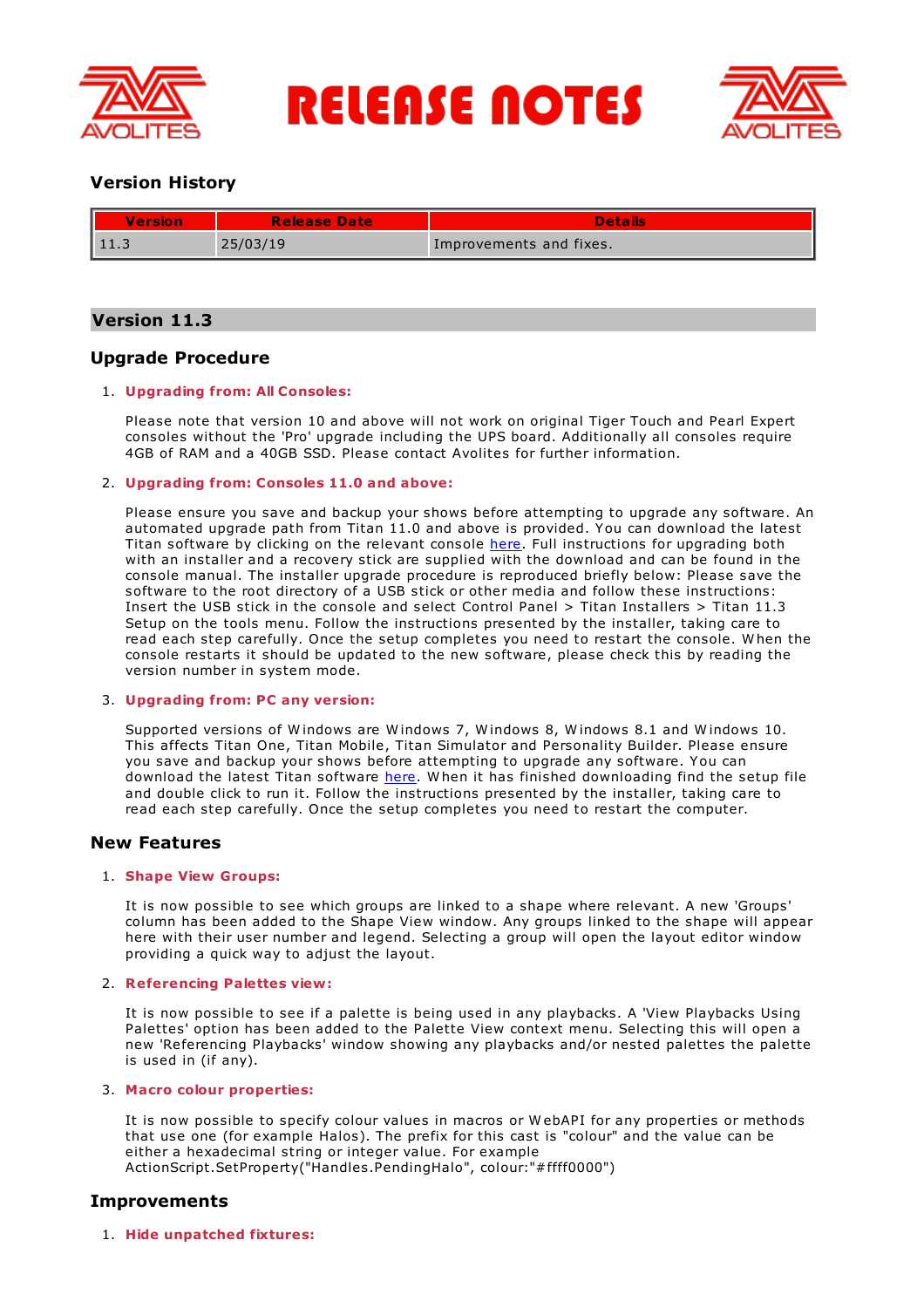The fixture filters in views such as Patch View, Channel Grid, Intensity View and DMX View no longer include fixtures that are not currently in the show (for example those that have been exchanged or deleted).

### 2. **Shape View spread:**

A Spread column has been added to the Shape View window. This can be used to view and edit the shape spread parameter.

#### 3. **Blind mode wheel view:**

W hen in blind mode the controls in the blind programmer are now represented in grey in the wheel view. This helps remind you that you are in blind mode.

#### 4. **Maximum shape speed increased:**

The maximum shape speed has been increased from 300 BPM to 3000 BPM. This is particularly helpful in situations when using beats match to spread with a spread over a large number of fixtures.

### 5. **Patch View maintain window scroll position:**

Previously, when changing settings such as fixture address in patch view, the scroll position would reset to the top of the page. It now maintains the scroll position so you can continue editing in place.

### 6. **Prompt when removing all fixtures from a linked group:**

W here a shape is linked to a group a warning prompt will now appear if you attempt to remove all of the fixtures from the group with an option to [Cancel] or [Remove Fixture].

### 7. **Improve copy and delete fixture performance:**

Performance improvements when deleting or copying large numbers of fixtures.

## **Changes**

### 1. **Kill Out of Range Playbacks defaults to off:**

In version 10.1 the timecode user setting kill out of range playbacks was changed to default on. This has been reverted so that it defaults off.

# **Bugs Fixed**

#### 1. **Align does not work across sub fixtures:**

Previously only the master controls would align when aligning multi-cell fixtures. This has been fixed so that cell values now align where relevant.

#### 2. **Fader overrides swopped effects:**

Fixed an issue where moving a fader containing a pixel map effect while swopped out would cause the effect to go live at the current fader level.

#### 3. **Next cue key profile doesn't loop:**

Previously the Next Cue + and - key profiles would stop at the ends of the list. This has been fixed so that they now respect the playback loop action - if the playback is set to loop it they will go to end/start of the list respectively. If the playback is set to stop on final cue they will stop at the ends.

#### 4. **Next cue key profile ignores disabled cues:**

Previously the Next Cue + and - key profiles would not respect disabled cues. Cues set to disabled are now skipped when using buttons assigned to the Next Cue + and - key profiles.

#### 5. **Linked playbacks ignore cue view on/off:**

Fixed an issue where linked playbacks would not follow any controls turned off or on in the original cue.

#### 6. **Linked playbacks ignore removed fixtures:**

Fixed an issue where linked playbacks would not follow any fixtures removed from the original cue.

### 7. **Record next cue autofills with incorrect cue number:**

Previously when using the syntax RECORD CUE [NEXT] to insert a cue in a cuelist after the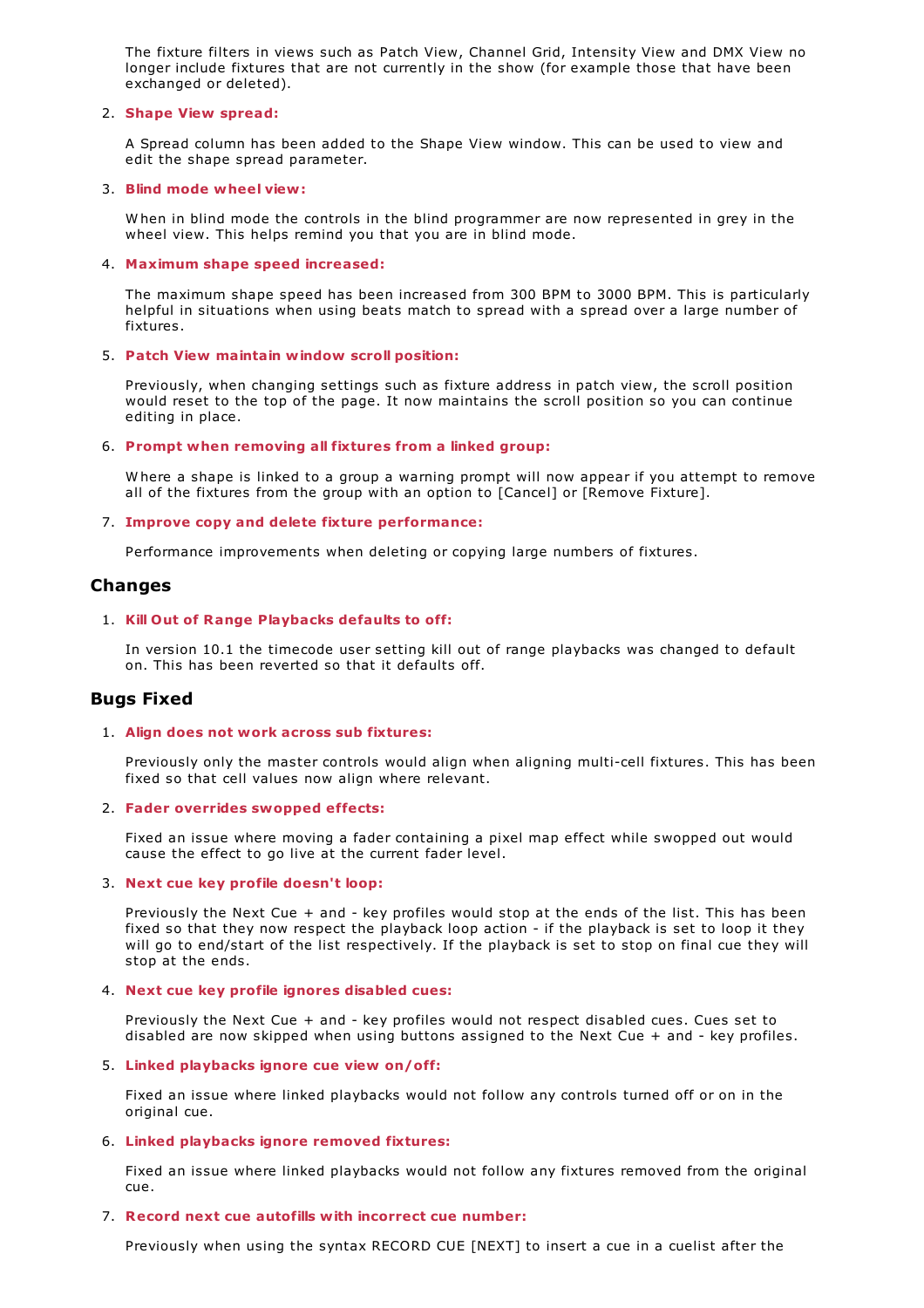current cue it would append the suggested cue number to the current input in the cue selection field. This meant that if a cue number had also been entered pressing the [Next] softkey could suggest a strange cue number. This has now been resolved.

### 8. **Group filter for attribute behaviour on softkeys does not work:**

Fixed an issue where attempting to filter the attribute options when setting attribute behaviour such as invert, limit, curve and freeze on softkeys by selecting a relevant attribute bank would suggest it had filtered in the prompt but did not actually filter the options.

#### 9. **Exit cue list cue options menu returns to root:**

Previously pressing exit while in the cue list cue options menu would return directly to the root menu. It now goes back one level to the playback options menu.

#### 10. **MiD affects timecode accuracy:**

Improved timing accuracy when using timecode on large shows with MiD

### 11. **Frozen RGB channels do not follow virtual dimmer:**

Fixed an issue where virtually mastered controls such as RGB would not be modified by the virtual controller when frozen

### 12. **Input times to greater than two dp results in wrong value:**

Previously when entering time values to a resolution greater than 2 decimal places where the second decimal place was a zero the next value greater than zero would overwrite the zero resulting in the wrong time. For example inputting 3.002 would result in a time of 3.02. Any values entered after two decimal places are now ignored.

### 13. **Import fixture selection with conflicting user ID fails:**

Fixed an issue where attempting to import a selection of fixtures containing a conflicting user ID would fail.

### 14. **Error in Capture when wiped while closed:**

Fixed an issue where the Capture window would say 'Error in Capture Component' when opened after wiping the show while the window was closed.

#### 15. **BPM playback option softkey text:**

Tidied the BPM/multiplier on fader and reset multiplier on tap tempo softkey text when setting BPM master playback options.

#### 16. **Pixel map effects do not follow multiplier on linked BPM master fader:**

Fixed an issue where the speed of pixel map effects playbacks linked to BPM masters would not respect the multiplier when assigned to the BPM master fader level.

### 17. **Shared palettes incorrectly filter as not relevant with sub fixtures:**

Fixed an issue where shared palettes would grey out when relevant sub fixtures were selected (with filter relevant palettes user setting enabled).

### 18. **Playbacks show default text legend after setting picture legend:**

Fixed an issue where, after setting a picture legend on a playback fader, a default text legend would appear in the touch playback area header until the page was changed.

#### 19. **Live palette recall ignores direction:**

Previously applying a timed palette on a fixture selection with overlap would ignore the direction if changed in the pattern selection menu. This has now been fixed so that it does follow a different direction when set.

### 20. **Update shape palette doesn't update in referenced playbacks:**

Previously merging or updating a new shape pattern or parameters into an existing shape palette would end up adding a new shape and any playbacks referencing the palette would still fire the original one. Now update or merge replaces the original pattern and referenced palettes output the new pattern as expected.

### 21. **Timed commit on scene master does not work when killing mode 2 or 3:**

Fixed an issue where a applying a timed commit from preset to live for killed mode 2 or 3 playbacks would snap live without the timing.

### 22. **Adjusting a group layout position in full pixel mode affects relative positions of any**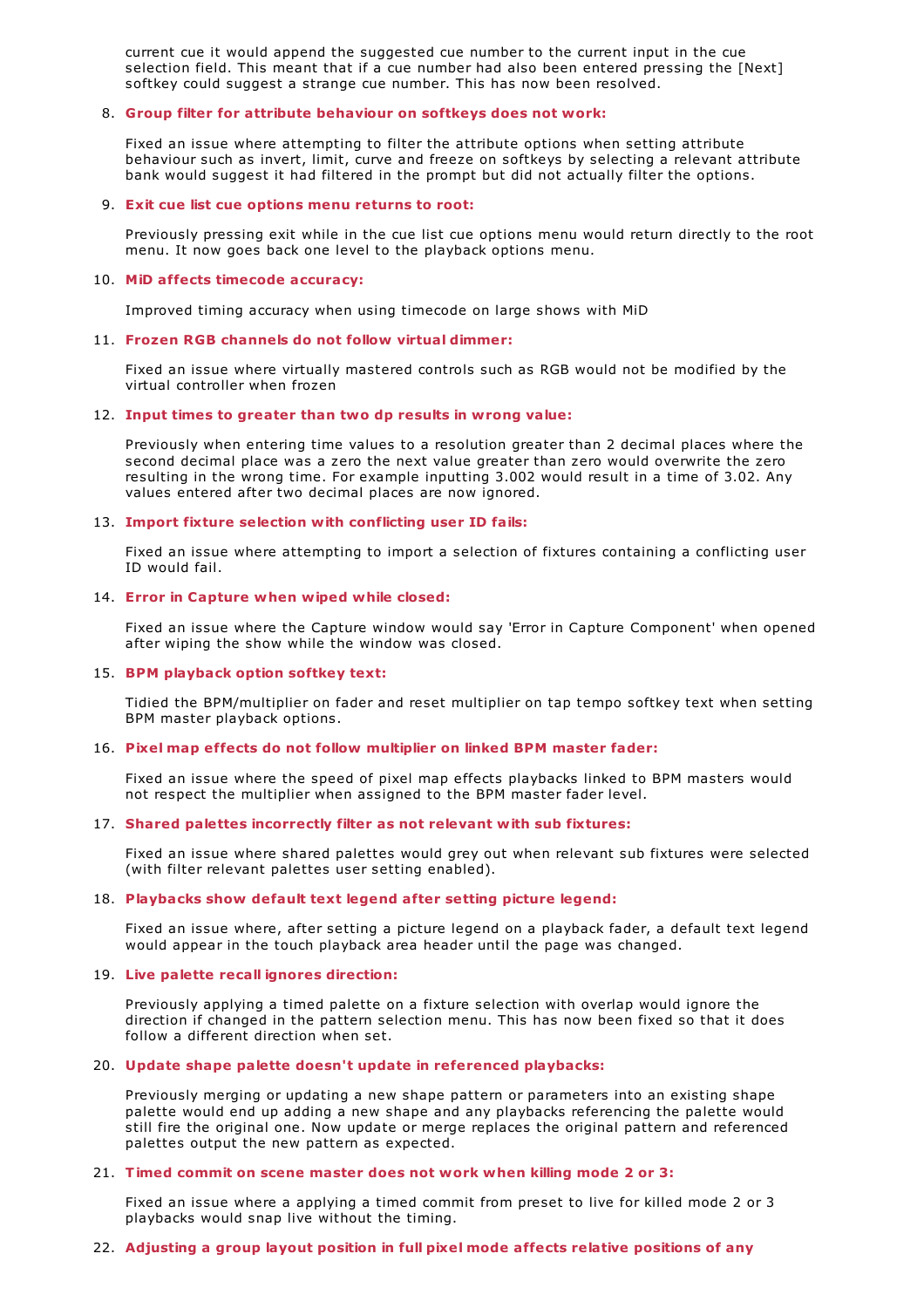#### **fixtures that were straddling pixels:**

Previously, when moving the position of a fixture selection in the layout editor in full pixel mode, all of the fixtures would snap to full pixels in the axis being adjusted. If the selection included fixtures that straddled pixel boundaries this could result in the relative positions being affected. Now the relative positions are maintained and only the whole selection snaps to pixels.

#### 23. **Direction out of sync after changing fixture selection:**

Fixed an issue where the selection order could become out of sync with the order in the editor which could result in a different direction being applied.

### 24. **Multiple playback option selection affects playback view:**

Previously, selecting multiple playbacks for playback options would change the focus of the playback view to the last playback in the selection if already open. The playback view now stays focussed on the originally selected playback.

#### 25. **Pressing move twice prevents move:**

Fixed an issue where pressing the move button twice would mean it would then not move anything.

#### 26. **Fade time remains selected after <enter> in Edit Group menu:**

Fixed an issue where, after inputting a fade in or fade out time in the Edit Group menu, the input field would remain.

### 27. **Key Frame Shape view parameters can't be edited:**

Fixed an issue where the cycles parameter of key frame shapes would always should as 'Infinity' in shape view and it was not possible to edit any of the parameters by selecting them.

### 28. **Delete group breaks pixel map:**

Previously if a group referenced by a pixel map was deleted the pixel map would no longer work after saving and reloading the show. Attempting to delete a group referenced by pixel map effects will now only unassign the group from a handle and ensure it is still retained in the show to preserve the effect.

#### 29. **Fixtures missing from shows saved in older versions:**

Fixed an issue where some fixtures would not load correctly from shows saved in previous versions of Titan.

#### 30. **Gobo swatches missing after update personality:**

Fixed an issue where updating a personality that previously did not contain gobo swatches with one that does would not show the images in Attribute Editor.

#### 31. **Fixture overlap incorrect when attribute time set to global delay:**

Fixed an issue where overlap wouldn't output correctly for attribute group fade times if the attribute group had a delay time set to global.

### 32. **Chase speed playback option does not follow tempo units in seconds:**

Fixed an issue where, if the tempo units were set to seconds in user settings, the speed parameter in chase playback options would be in BPM and result in unexpected results when edited.

#### 33. **Import user broken:**

Previously importing a user would not work correctly. This has been resolved.

### 34. **Record next next could result in a shape being stuck on:**

Fixed an issue where using RECORD NEXT NEXT to add a cue containing a shape to a connected cue list and fire it could result in the shape not clearing and getting stuck on.

#### 35. **Pixel map effects do not reliably commit to live:**

Fixed an issue where committing pixel maps in preset mode to live was unreliable and would not always work.

# 36. **Shows containing duplicate Titan or Fixture ID's won't load:**

Fixed an issue where, if a showfile saved from previous version of Titan contained duplicate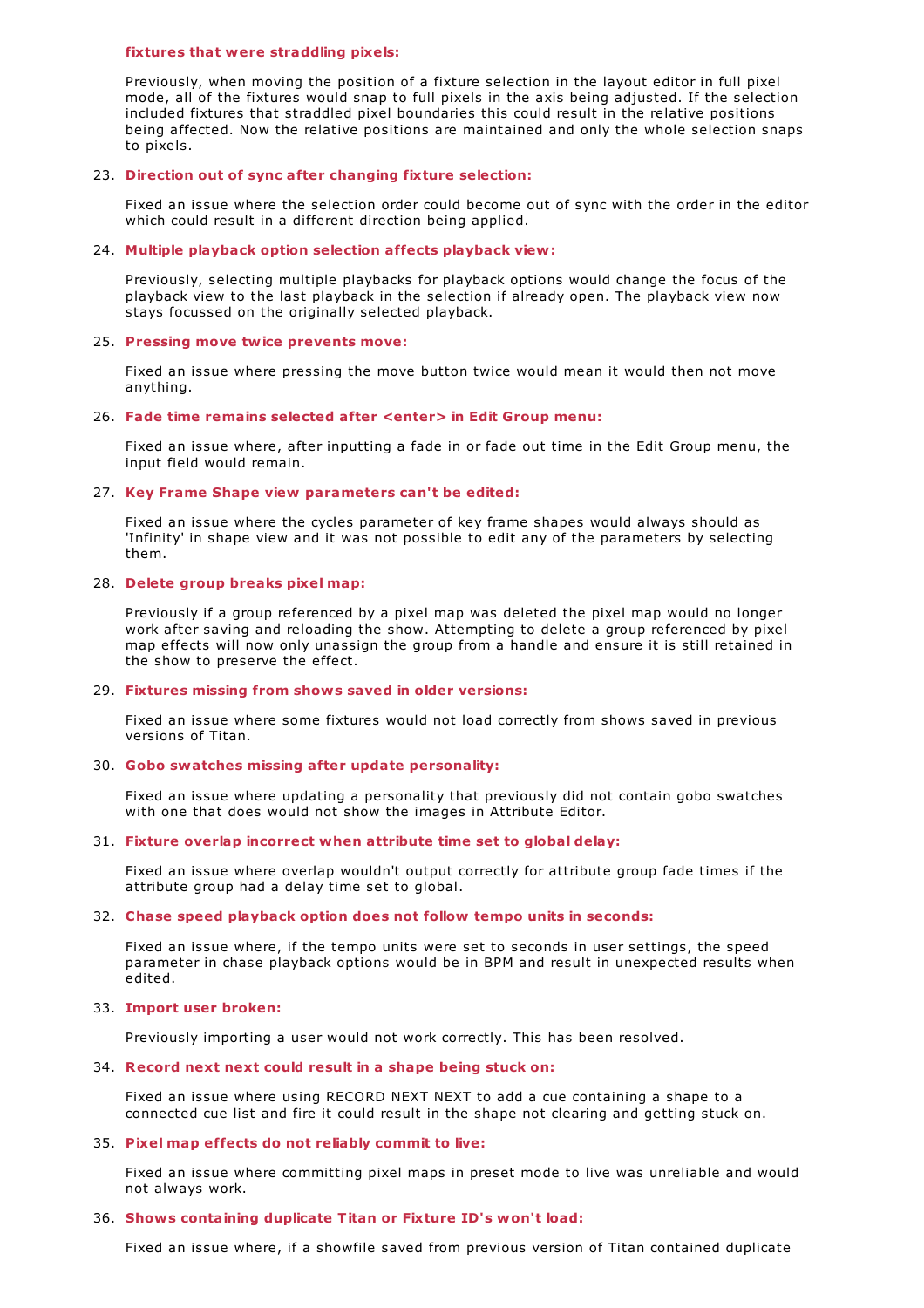Titan or Fixture ID's, it would fail to load properly with a critical error.

### 37. **DMX outputs are unassigned after first license:**

Previously after licensing the software for the first time the default DMX outputs would not be assigned. This has now been resolved.

### 38. **Go fires wrong cue with fire first cue enabled:**

Fixed an issue where firing a cuelist set to fire first cue with go would skip one cue.

### 39. **Edit shape direction does not apply to all selected shapes:**

Fixed an issue where changing the direction of a shape would only apply to one shape even if there was more than one shape selected for edit.

### 40. **First cue link always wait for go when loading shows from other versions:**

Fixed an issue where, when loading shows saved in previous software versions, the link of the first cue of cue lists would be set to wait for go regardless.

### 41. **Patching is slow if there is a faulty personality in the library:**

Previously a faulty personality would slow down the patching of all fixtures. This has been fixed so that it no longer slows down the patching and if you try to patch the faulty personality it will prompt with an error.

### 42. **Exit or set group master options menu returns to root:**

Previously when in the group master options menu selecting an option or pressing exit would result in returning to the root menu. It now goes back one level to the 'Group Playback Options' menu.

## 43. **Edit fade time changes next cue to current cue:**

Fixed an issue where editing the time of a cue and pressing go would cause the current cue to refire.

### 44. **Software can get stuck when resizing windows with fixed grid sizes:**

Fixed an issue where the software could appear to get stuck if the size of a window with a fixed number of columns and rows was set very small.

#### 45. **Timecode values are not loaded correctly from 10.1 shows:**

Fixed an issue where the cuelist timecode values in shows saved in version 10.1 would be incorrect when loaded into v11.0 or v11.1.

#### 46. **Exchange loses swatches:**

Fixed an issue where after exchanging a relevant fixture there would be no gobo swatches in attribute editor.

#### 47. **Software unresponsive when recalling palettes in particular situations:**

Previously if palettes contained multiple shapes, recalling nested palettes could take a long time and affect performance. Any unnecessary shapes in palettes are now pruned when loading shows saved in previous versions of Titan.

### 48. **Timed release ignores HTP controls:**

Previously when releasing a playback containing dimmer values that was assigned to a nonfader handle such as the playbacks window or executor buttons the dimmer values would not follow the release time and would snap off. This has now been fixed so that HTP controls in playbacks on non-fader handles will fade out over the release time. HTP controls in playbacks on faders will follow the fader level.

### 49. **Multiple softkeys focussed when repatching:**

Fixed an issue where it was possible to end up with both the address and user number text entry fields being shown as in focus in the Enter DMX Address menu when repatching fixtures after exiting and re-entering the menu. Also stopped the offset softkey from appearing erroneously.

#### 50. **Wheels set to visualiser do nothing with single fixtures selected when set to scale/fan:**

Previously enabling the capture visualiser context menu scale-fan option would result in the wheels doing nothing if only one fixture is in the selection. Now if scale-fan is enabled with only one fixture in the selection the wheels will operate in position mode instead as there is nothing to scale or fan.